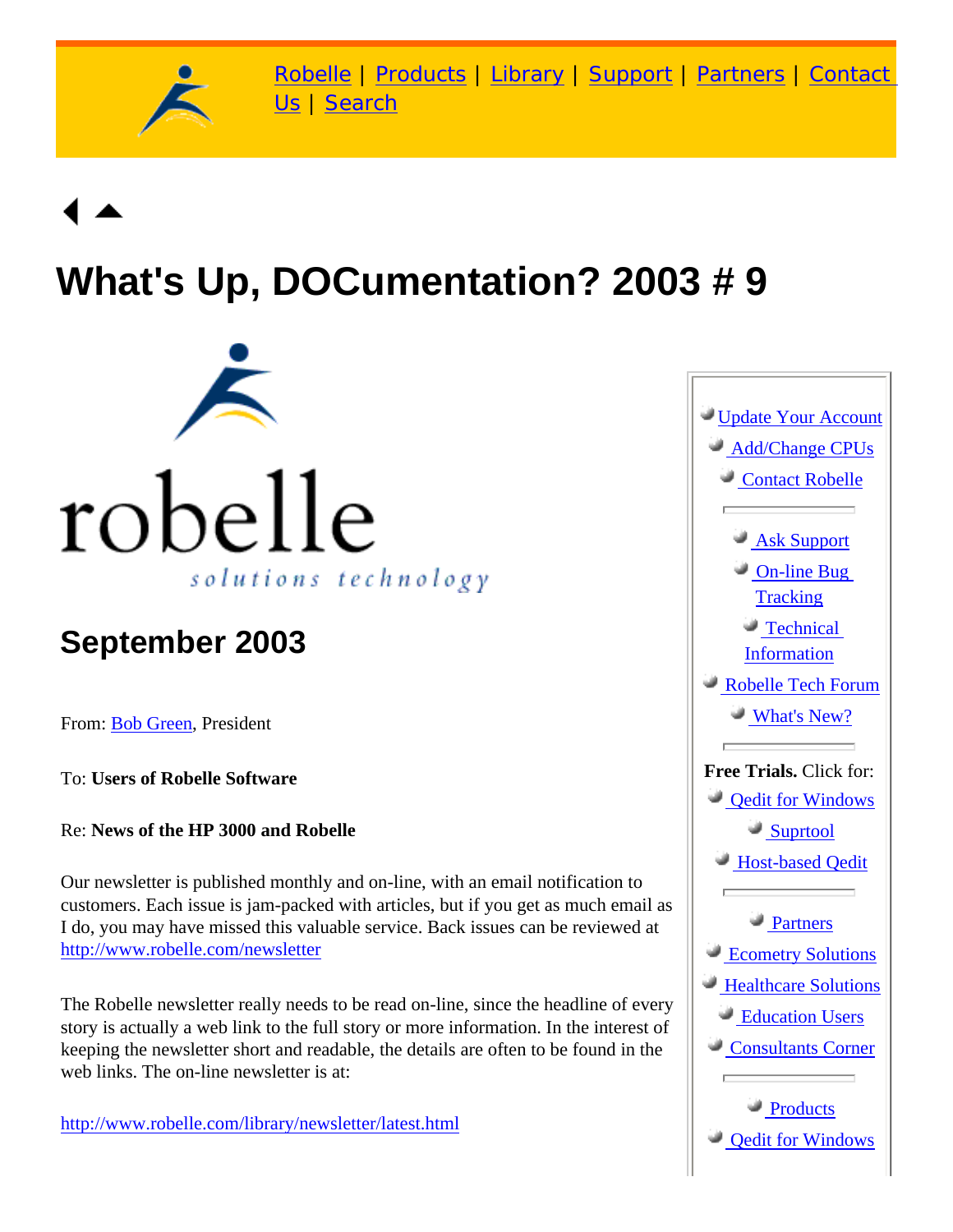# **Table of Contents:**

- [News and Upcoming Events](#page-1-0)
- [Homesteading and MPE Tips](#page-2-0)
- [Qedit Tips](#page-3-0)
- [Suprtool Tips](#page-3-1)
- [HP-UX and Migration Planning](#page-3-2)
- [Links/Resources/Industry News](#page-4-0)



### <span id="page-1-0"></span>**News and Upcoming Events**



Candid photos: John Burke, Marius Schild, Steve Hammond, Paul Edwards, Michael Marxmeier, Brad Tashenberg, Ken Nutsford, Ron Seybold, Abby Lentz, Mike Pavinen, Nick Fortin, and Rene Woc.

#### **[HPWorld News and Photos](http://robelle.com/hpworld/2003/)**

Fresh news from Atlanta: VARs who have migrated, 3000 emulation, and more.

#### **[Prize Draw Winners](http://robelle.com/hpworld/2003/welcome.html#winners)**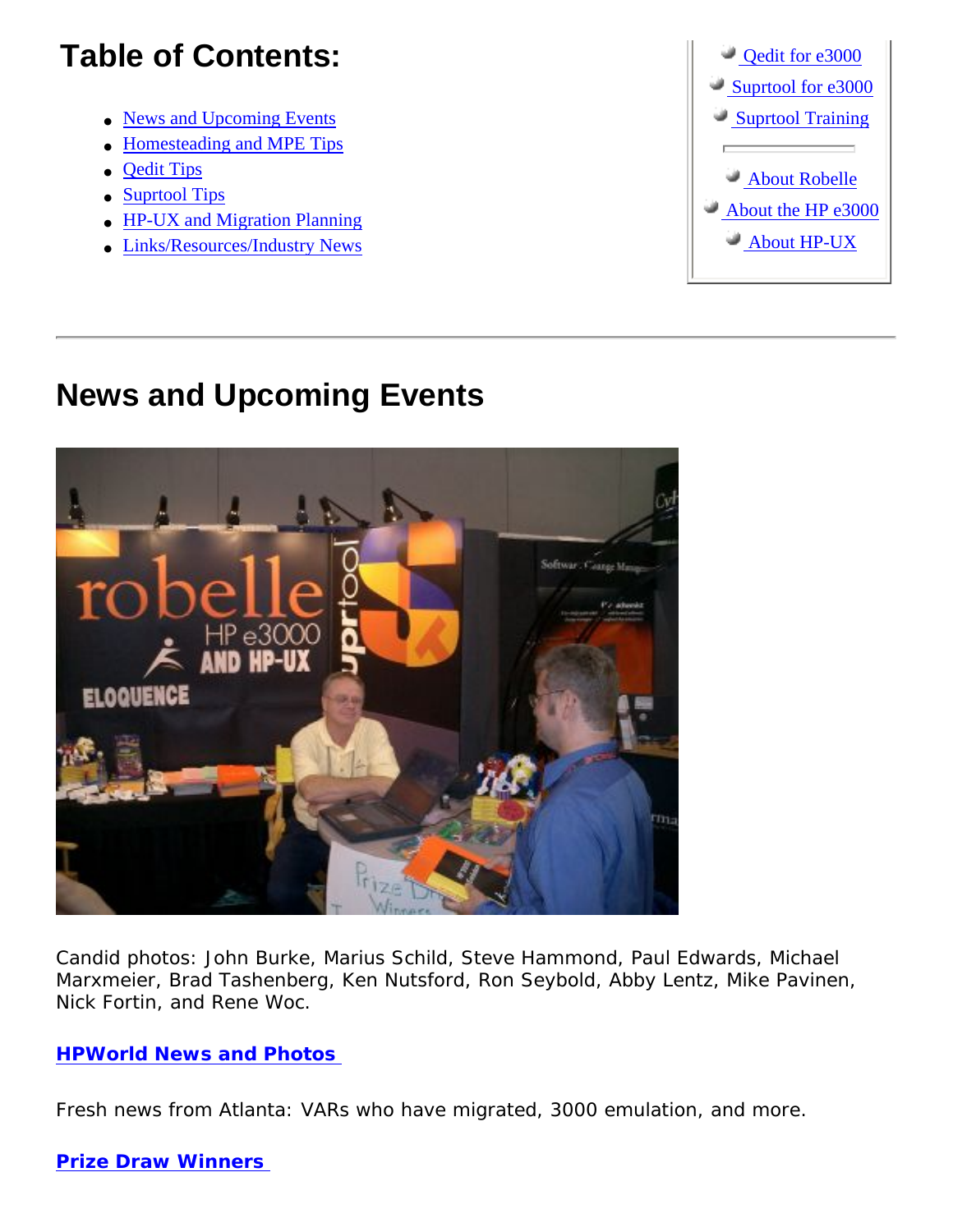At HPWorld we had prize drawings for M&M dispensers! Here are the winners: Chuck Ciesinski, Hughes Network Systems Ken Reinhardt, CSC Matthew Rains, Wisconsin Dept Of Justice Karl Hancock - Desert Mutual David Kardatzke - Yearone Karl Lieberknecht - County Wide Financial Janet Munie - Centene Corp

#### **More News From HPWorld**

Both Speedware and Cognos' PowerHouse have Eloquence versions of their 3GL packages in beta testing.

### <span id="page-2-0"></span>**Homesteading and MPE Tips**

#### **[Becoming a Dump Tape Expert](http://robelle.com/tips/mpe.html#dumptape)**

Step One: Read "Notes on System Failures, System Hangs and Memory Dumps for MPE/iX" by Stan Sieler. Step 2: Learn Debug, DAT and SAT (essential system utilities). This step is left to the student as an exercise. Step 3: Read "Basic System Problem Analysis" by Bill Cadier. That's all it takes. Click the link above for more details.

#### **[HP 3000 Equipment: Black River](http://www.blackriver.com/)**

Black River Computers sells and services HP 3000 and HP 9000 servers.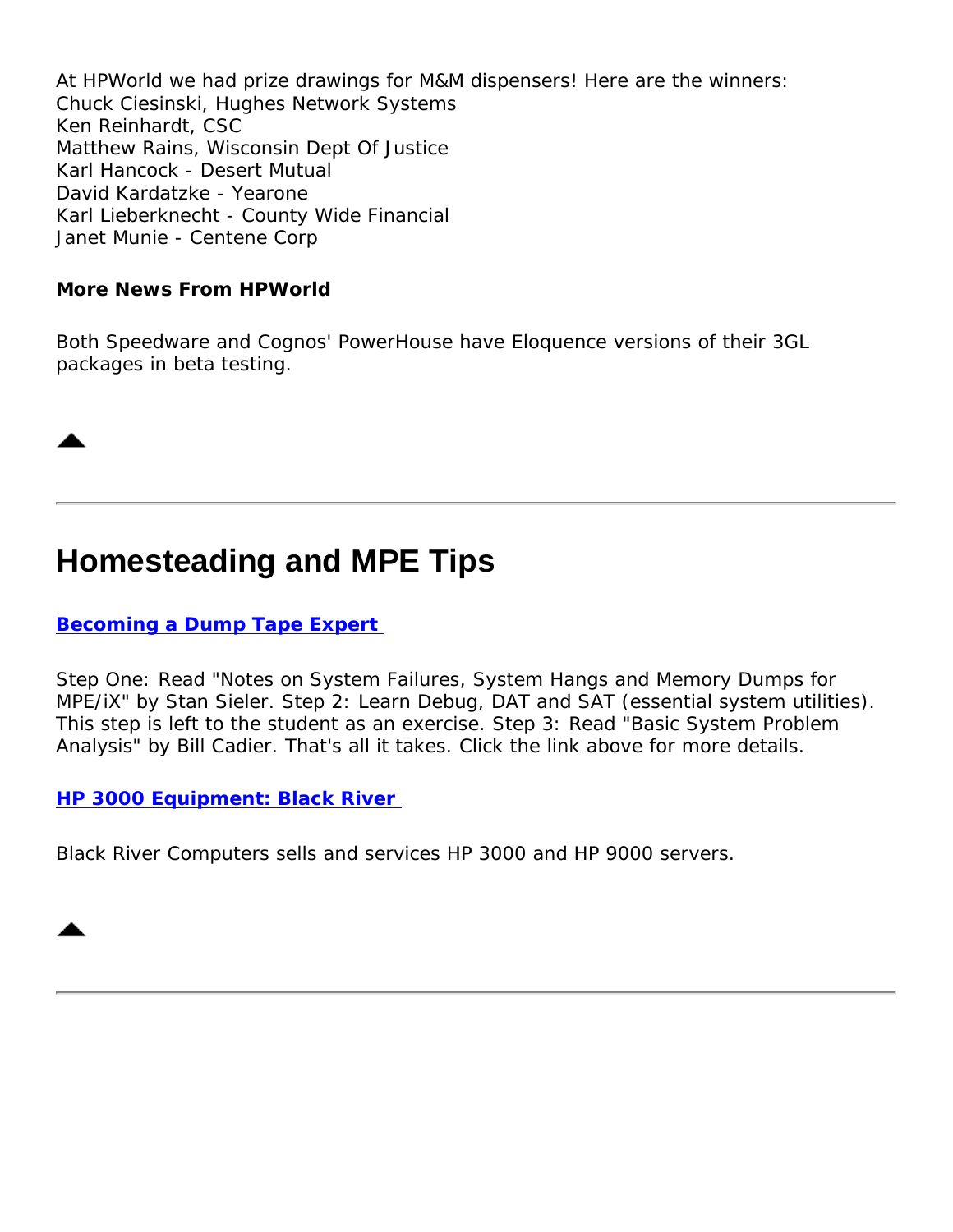# <span id="page-3-0"></span>**Qedit Tips**

### **[New Column Handling in Qedit](http://www.robelle.com/tips/qedit.html#colcopy)**

Qedit now has the ColCopy and ColMove commands from Quad! Read all about this new feature.

#### **[Qedit Pre-Release 5.4.10](http://www.robelle.com/products/qedit/prerelease.html)**

Amazing new version of Qedit for testing: XX in visual to exclude lines, new column operations, and much more...

**[Qedit for Windows Pre-Release 5.4.10](http://www.robelle.com/products/qwin/5.4/5.4.10/)**

Corrects a problem: The server and client views of a file were sometimes different after pasting some lines in a Cobol source file. The problem could lead to file corruption, strange behavior and even client aborts.

# <span id="page-3-1"></span>**Suprtool Tips**

#### **[Sub-totals and Sorting](http://www.robelle.com/support/suprtool/subtotals.html)**

Did you know that you can sub-total data with Suprtool, as well as determining how many records made up that total? For example, we can total the number of products sold by product and also total the dollars for each product. Click the link above to find out more.

# <span id="page-3-2"></span>**HP-UX and Migration Planning**

**[Migrating Empty Date Values From TurboIMAGE](http://www.robelle.com/tips/nulldate.html)** 



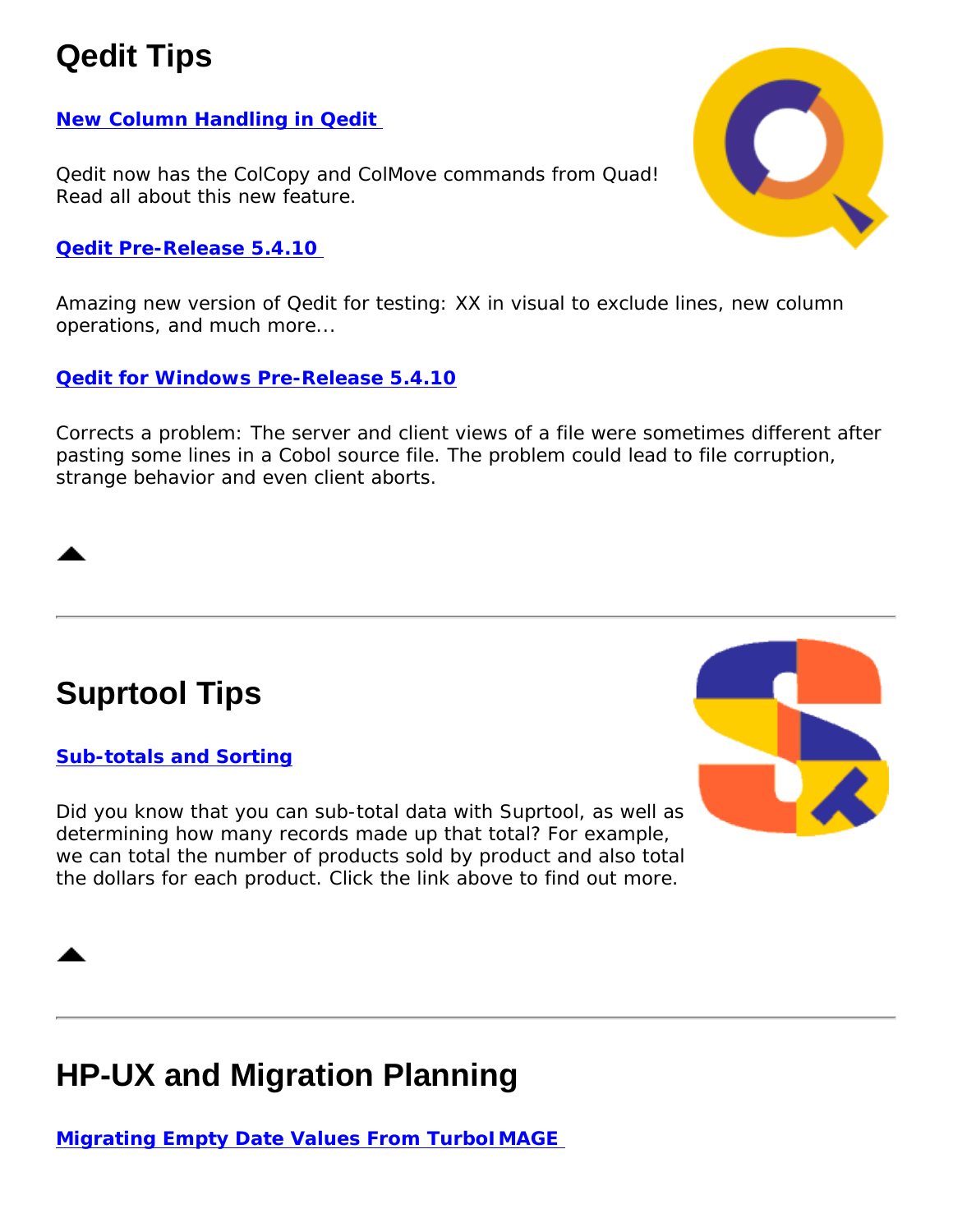When I gave my paper <u>["Transforming TurboIMAGE Databases"](http://www.robelle.com/library/papers/transform.pdf)</u> at HPWorld in Atlanta, there was a very good question from the audience

*"I have fields like SHIPDATE, which begin life with a blank value and are updated when the actual ship date is known. How do I move these datasets into SQL tables, where the SHIPDATE field will presumably be of type 'Date' and where blank will be detected as an invalid value?"*

Excellent question! Click the link above for the answer.



# <span id="page-4-0"></span>**Links/Resources/Industry News**

**New book:** *[HP 3000 Evolution](http://www.robelle.com/books/)*

The latest publication from Robelle is *HP 3000 Evolution*, edited by Bob Green of Robelle, from articles written by Robelle, by *The 3000 Newswire*, and by experts in the HP 3000 field: Chris Edler, Paul Edwards, Marius Schild, Neil Armstrong, John Burke, Alan Wyman and Alan Heter, Stan Sieler and Gavin Scott, Ken Robertson, Eugene Volokh, Alfredo Rego, Fred White, Steve Hammond, Wayne Boyer, Alan Yeo, Gunnar Fredlund, Terry O'Brien, Michael Marxmeier, Aaron Holmes, Dave Lo, and Glenn Cole.

This 300-page book contains the latest information on three important topics: **Homesteading HP 3000 Tune Up Migrating a 3000 application.**

An essential reference for every desk! Order your copy [on-line](http://www2.ondemandmanuals.com/robelle) for US\$25.

#### **[A New Chapter on Eloquence](http://www.robelle.com/books/marxmeier.pdf)**

We have added a new chapter to our book, *HP 3000 Evolution*. It is entitled "Eloquence: